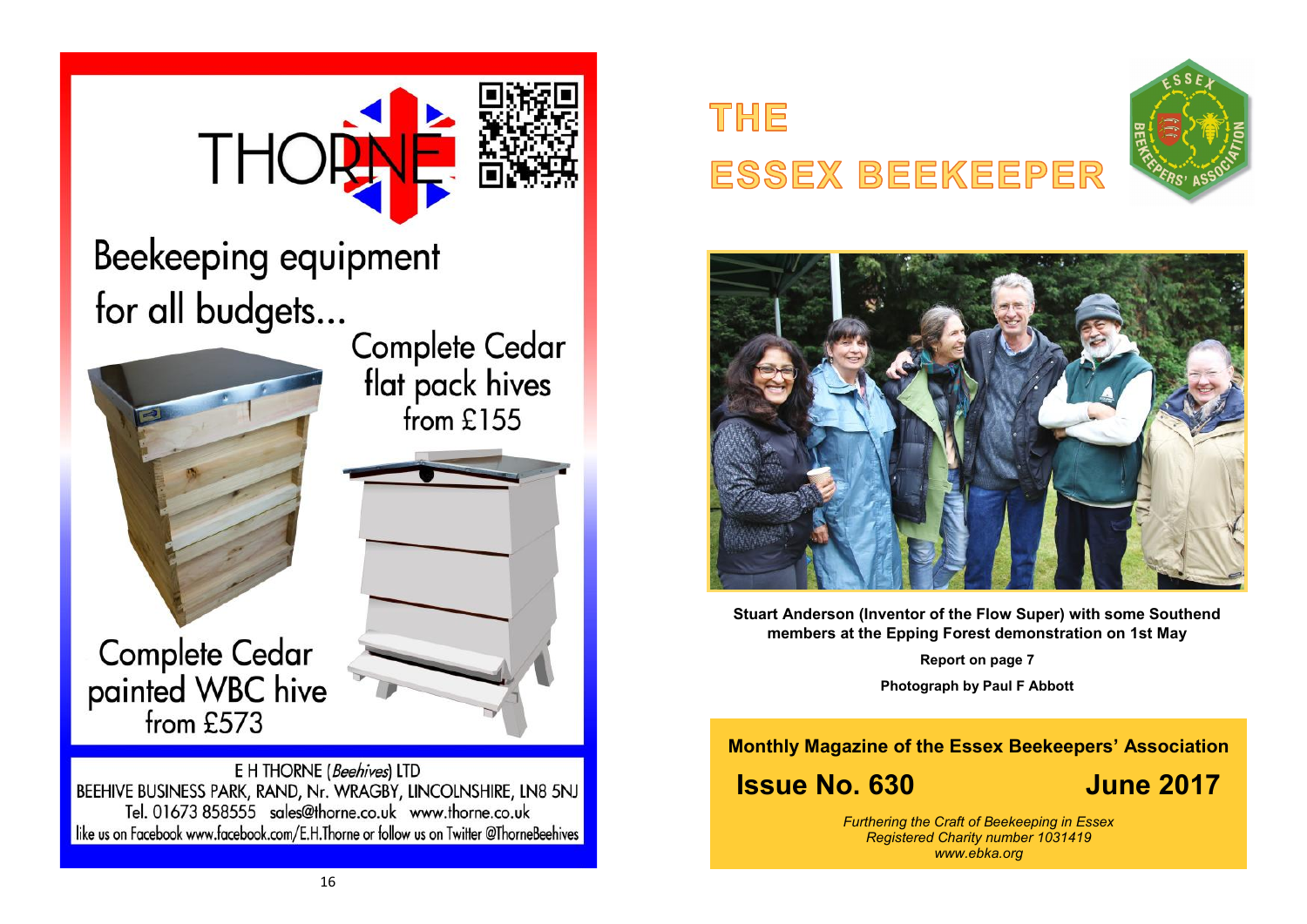#### **Divisional Meetings Diary dates for June & July 2017**

| 1 June  | Thursday<br>7.30   | <b>Harlow</b>            | tba                                                                                                                                                                      |
|---------|--------------------|--------------------------|--------------------------------------------------------------------------------------------------------------------------------------------------------------------------|
| 1 June  | Thursday<br>8.00pm | <b>Romford</b>           | Swarm collecting experiences.<br>Chadwick Hall,<br>Main Road, Gidea Park RM2 5EL                                                                                         |
| 4 June  | Sunday<br>2.30pm   | <b>Saffron</b><br>Walden | Garden Party - Lower House Farm, Water lane,<br>Radwinter CB10 2TX                                                                                                       |
| 15 June | $9.30 - 5pm$       | County<br>Event          | Bee Health & Disease Recognition - Copped Hall,<br>Epping CM15 5HS                                                                                                       |
| 17 June | Saturday           | Epping<br><b>Forest</b>  | Barrier management and the need for cleaniness<br>in the apiary - Caroline Washington (SBI Ret'd)                                                                        |
| 19 June | Monday<br>7.00pm   | <b>Chelmsford</b>        | Apiary meeting at Hylands Park with Clive deBruyn                                                                                                                        |
| 21 June | Wed<br>6.00pm      | Dengie 100               | <b>Apiary visit</b> - Carters - Marking Queens.                                                                                                                          |
| 22 June | Thursday<br>7.30pm | Colchester               | 'The Flow hive - experience after 2 years'. Rita<br>Wilson, Langham Community Centre, School Road<br><b>CO4 5PA</b>                                                      |
| 25 June | Sunday<br>3.00pm   | <b>Braintree</b>         | Apiary meeting and Guided tour of Layer Marney<br>Tower CO5 9US                                                                                                          |
| 27 June | Tuesday<br>7.30pm  | Saffron<br>Walden        | 'Drone Congregation Areas'<br>- Clive deBruvn.<br>Thaxted Day Centre, Vicarage Lane CM6 2RL                                                                              |
| 28 June | Wed<br>7.30pm      | Southend                 | tba                                                                                                                                                                      |
| 4 July  | Tuesday<br>7.30pm  | <b>Saffron</b><br>Walden | <b>Preparing for Winter.</b> Thaxted Day Centre, Vicarage<br>lane, CM6 2RL                                                                                               |
| 6 July  | Thursday<br>8.00pm | <b>Harlow</b>            | tbc                                                                                                                                                                      |
| 17 July | Monday<br>7.30pm   | <b>Chelmsford</b>        | bees'. The Link. Rainsford Road.<br>'Farms<br>and<br>Chelmsford CM1 2XB                                                                                                  |
| 19 July | Wed<br>6.00pm      | Dengie 100               | Apiary visit - Arcadia Apiary Pests and diseases.                                                                                                                        |
| 23 July | Saturday<br>2.30pm | <b>Saffron</b><br>Walden | <b>Bee Photography'</b> Taking better photographs of<br>bees (or anything else) with your 'phone, compact, or<br>SLR. Tudhope Farm, Whiteditch Lane, Newport CB11<br>3UD |
| 26 July | Wed<br>7.30pm      | <b>Southend</b>          | <b>Thc</b>                                                                                                                                                               |
| 30 July | Sunday<br>3.00pm   | <b>Braintree</b>         | Apiary meeting - Cressing CM77 8DY                                                                                                                                       |
|         |                    |                          | Please notify Jean by the 4th of each month of your meetings,<br>Jean Smye - jsmye@sky.com                                                                               |

#### **Who's who and how to contact them**

**President of EBKA** Pat Allen Hon CLM

#### **Trustees:**

| Chairman: <i>Ian Nichols</i> | 17 Dyers Hall Road, Leytonstone, London E11 4AD   |                                                                         |
|------------------------------|---------------------------------------------------|-------------------------------------------------------------------------|
|                              |                                                   | email ian@iannichols.demon.co.uk tel. 0208 558 4733 / 07980 299 638     |
| Secretary: Michael Webb      | 19 Ingrebourne Gardens, Upminster, Essex RM14 1BQ |                                                                         |
|                              |                                                   | email gsecebka@virginmedia.com tel. 01708 250 606 / 07712 490 511       |
| <b>Treasurer: Tom Keeper</b> |                                                   | 24 Purbeck Road, Hornchurch RM11 1NA tel: 01708 478 672 / 07771 898 944 |
|                              | email t.keeper@btinternet.com                     |                                                                         |
| <b>Divisional Trustees:</b>  |                                                   |                                                                         |
| <b>Braintree</b>             | <b>Stuart Mitson</b>                              | stuart.mitson@btinternet.com                                            |
| Chelmsford                   | Peter Aldridge                                    | phaldridge@btinternet.com                                               |
| Colchester                   | Tom Geddes                                        | tom.geddes@btinternet.com                                               |
| Dengie Hundred & Maldon      | Mark Hallows                                      | trustee@dmbka.org.uk                                                    |
| <b>Epping Forest</b>         | Mark Chambers                                     | markachambers13@gmail.com                                               |
|                              |                                                   |                                                                         |

Harlow *Martin Cavalier* cavalier@btinternet.com Romford *Paul Wiltshire* paul.g.wiltshire@btinternet.com Saffron Walden *Vanessa Wilkinson* vwilkinson27@hotmail.com Southend *Chad Colby-Blake* chadlyboy@blueyonder.co.uk

#### **Divisional Contacts:**

**Southend**: Pat Holden 01702 477 592

**Braintree**: Jan French 07725 166 609 **Chelmsford**: James Curtis 07940 757 831 **Colchester**: Morag Chase 01206 522 576 **D.H. & Maldon**: Carlie Mayes 07979 862 952 **Harlow**: Nick Holmes 07730 735 752 **Epping Forest**: Robin Harman 07971 237 312 **Romford:** Pat Allen 01708 220 897 **Saffron Walden**: Vanessa Wilkinson 01799 542 337

**EBKA Education Secretary:** Jane Ridler Old Barn House, 36 Walden Road, Sewards End, Saffron Walden, Essex CB10 2LF 01799 218 023 jane.ridler@uwclub.net

**EBKA Examinations Secretary:** Pat Allen , 8 Franks Cottages, St Mary's Lane, Upminster,

Essex RM14 3NU 01708 220 897 pat.allen@btconnect.com

## *The Essex Beekeeper* **Magazine:**

| Printed by Streamset 12 Rose Way, Purdeys Industrial Estate, Rochford, Essex SS4 11 Y |            |        |                          |                                  |
|---------------------------------------------------------------------------------------|------------|--------|--------------------------|----------------------------------|
| <b>Mailing Secretary: Michael Elliott</b>                                             |            | email: | michaelelliott55@sky.com |                                  |
| <b>Advertising:</b>                                                                   | Jean Smye  | email: |                          | jsmye@sky.com tel. 07731 856 361 |
| Editor:                                                                               | Jean Smye. | email: |                          | jsmye@sky.com tel. 07731 856 361 |

Printed by Streamset, 12 Rose Way, Purdeys Industrial Estate, Rochford,

 **Web site**: Nick Holmes email: webmaster@essexbeekeepers.com

#### **Regional Bee Inspectors for EBKA Region:**

Epping Forest and Romford Divisions (excluding Brentwood):

| Diane Steele         | diane steele@fera.gsi.gov.uk | tel.                                |
|----------------------|------------------------------|-------------------------------------|
| All other Divisions: |                              |                                     |
| Keith Morgan         | keith.morgan@fera.gsi.gov.uk | tel. 01485 520 838 or 07919 004 215 |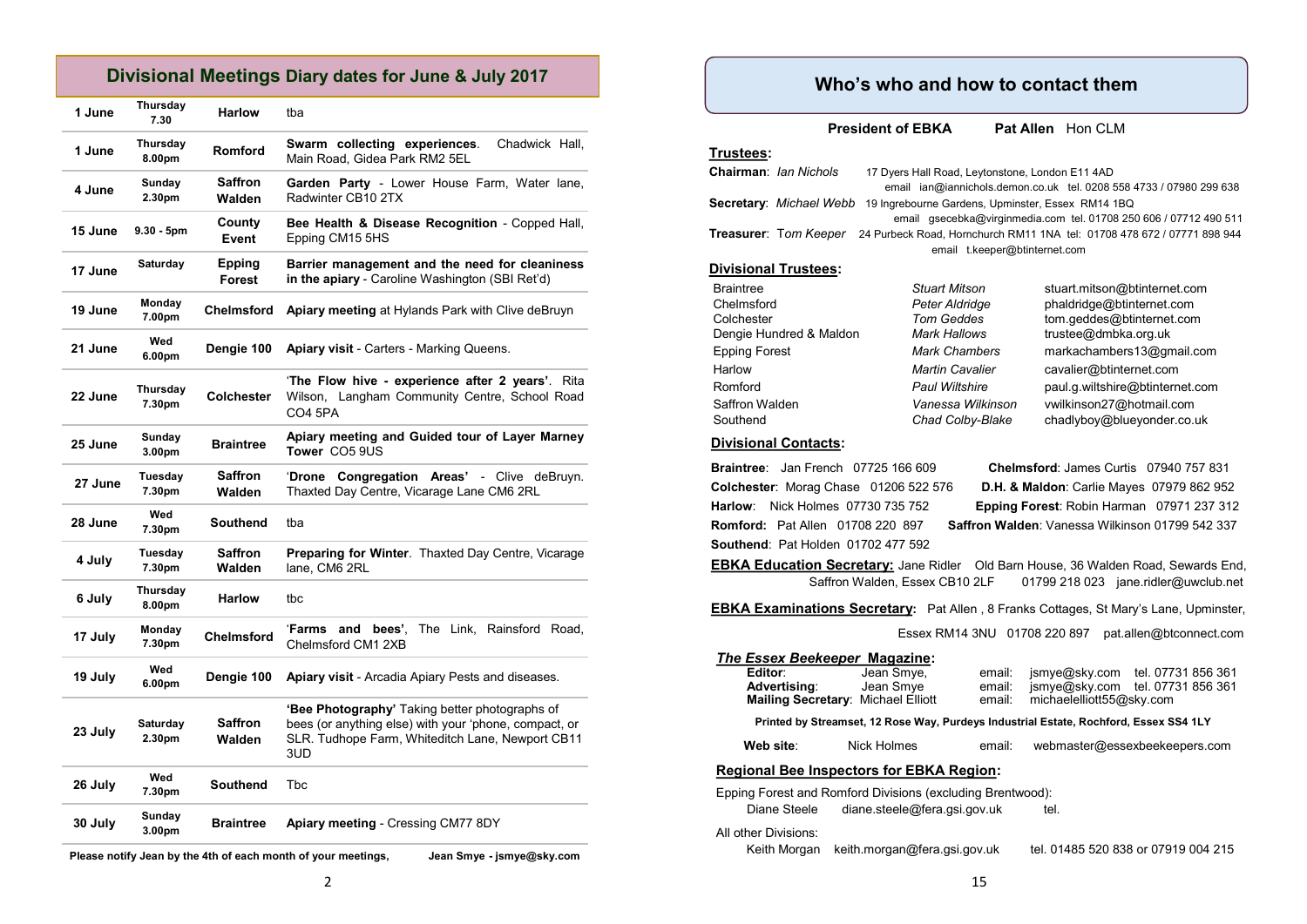### **The 130th EBKA Annual County Show**

#### **Saturday 2nd September 2017**

#### **Orsett Showground, Thurrock, Essex RM16 3JU**

Our 2017 Show will take place at the Orsett Show. Set in 30 acres in the village of Orsett, this show is their 111th and is a one-day show.

The organisers (*Orsett Horticultural and Agricultural Society*) are a registered charity run mainly by volunteers, their aim being to promote countryside matters and they support the *Have a Heart* charity and *St. Luke's Hospice*.

At the show there will be marquees featuring Horticulture, Agriculture, Hobbies and Handicrafts and over 150 Trade Stands.

EBKA show schedules will be issued with the

August edition of *The Essex Beekeeper.* 

## **EBKA 2017 Annual Conference**

Hosted by Colchester Division

**Saturday, 21ST October 2017, 9.30am – 4.30pm**

Venue: Holiday Inn, Abbots Lane, Eight Ash Green, Colchester, CO6 3QL (just off the A12)



#### **Ticket price £25**

#### **includes lunch**.

Cheques payable to -

*'Essex Beekeepers' Association Colchester Division'*

Send with your contact details to:

The Treasurer Crabtrees, Payne Lane, Little Bromley, Manningtree Essex CO11 2PJ



#### **A bit of History ..…**

The **National Bee Unit** was set up in the early 1950's. It is now part of The Animal and Plant Health Agency (APHA). The unit runs programmes of research and development, which underpins the National Bee Unit's work and feeds back through advice to the beekeeping industry and the policy divisions in England and Wales.

It runs **BeeBase**, a website designed to help monitor and control the spread of serious honeybee pests and diseases. We must not forget that hobbyist beekeepers only make up a small percentage of bee stocks in the UK. The role of the National Bee Unit is fundamentally to protect the honeybee as it is an essential pollinator of crops and wild plants. The threats to the honeybee, besides weather and climate change, are serious endemic pests and diseases that can be managed.

A world without the honeybee would have a massive impact ecologically and economically. The policy of how the NBU minimises risk and controls disease is fundamental to the UK. For example, we do not use antibiotic treatment here except on special occasions to treat EFB and culling for AFB.

#### **How is this Achieved?**

Namely by inspecting, advising and educating, scrutinizing the importation of bees and monitoring hives in strategic transport locations for non-native species and exotic pests should an incursion occur.

So, having booked your place on the **Bee Health and Disease Recognition Day** on 15 June you are set to have a very revealing and informative time.

Ian Nichols—CEC Chair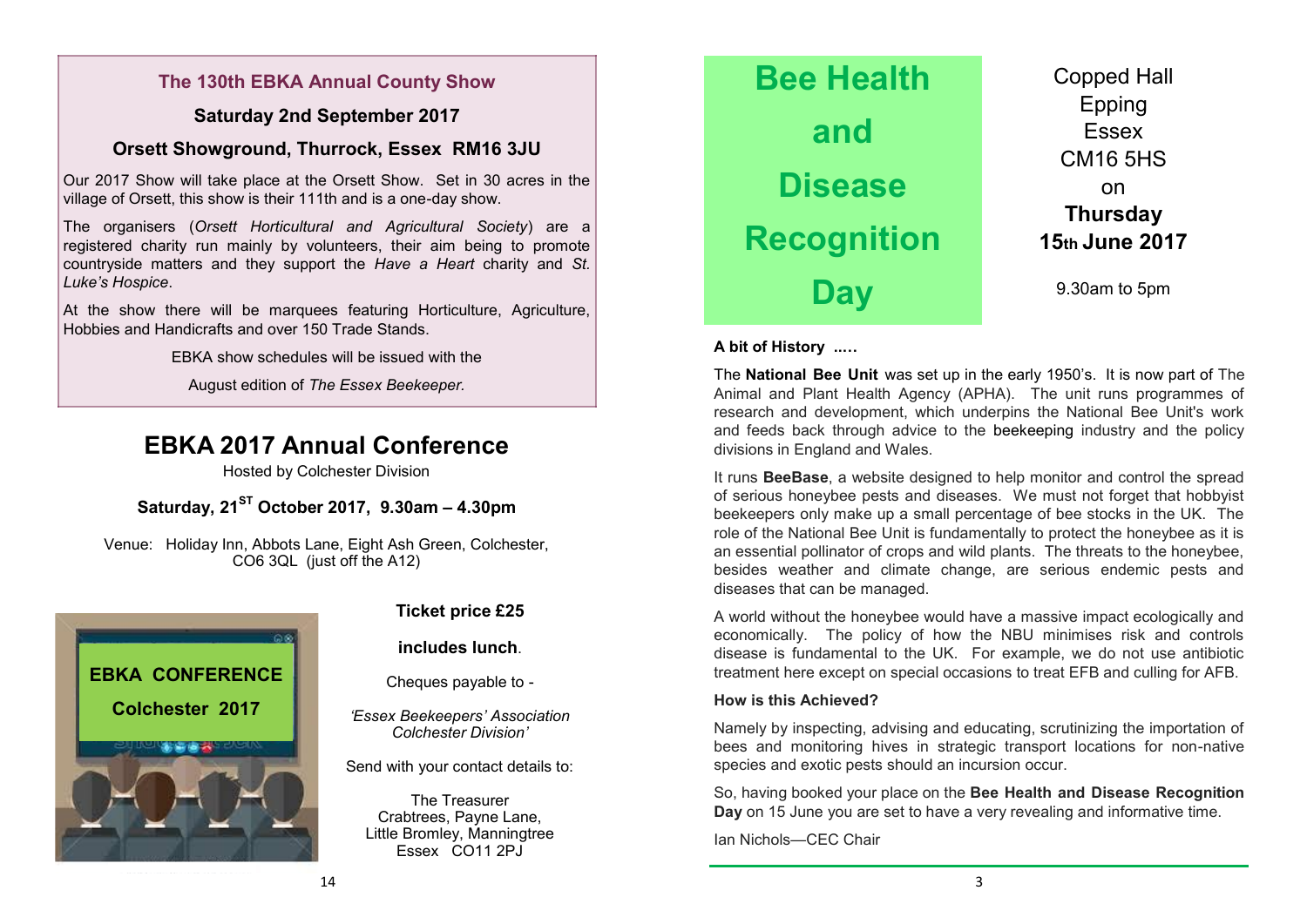#### **The Second Annual Ted Hooper Lecture – Great Theatre!**

#### **Report by Ian Nichols & Michael Webb**

On a warm sunny afternoon in early April over ninety beekeepers and one local arable farmer met at the delightful venue of The Coach House on the Marks Hall Estate at Coggeshall for an event which one member compared with a visit to the West End theatre. She remarked that "for the very reasonable admission price of £8, we were treated to a bravado performance from two excellent speakers".

Continuing with that analogy, during the first act we were entertained by **Professor Dave Goulson** from Life Sciences, Sussex University who painted a very disturbing and somewhat bleak picture of the future for bees and, in fact, all pollinators in his talk entitled "*Bees, Pesticides and Politics".* 



Dave began by looking back at the neonicotinoid moratorium of 2013 with an EU wide ban supported by the majority of EU States which did not include the UK Government at the time, the NFU and agrochemical industry.

His approach however was to examine the scientific evidence on all types of bee. He graphically illustrated the reduced choice of

produce we could expect without bees and showed the decline in the bumble bee population not only in the UK but also in the USA. The evidence suggested the causes of the decline were due to habitat loss, parasites/ disease and pesticides.

Dave depressed the audience further with pictures of how intensive farming methods had led to a dramatic decline in wild flower meadows.

Around 90% of this required brood area is constructed within six weeks. This requires 9 - 11 kg of honey which is equivalent to around a third of a colony's total winter stores.

The survival rates for swarms are not high, only one in four generally survive (and the rate is much lower for cast swarms because they are much smaller and don't have the necessary reserves to build the initial comb).

The survival of a swarm is highly weather dependant, and particularly dependant on their ability to forage enough to be able to build the required comb, and of course requires that they have made a good decision about their new nest location.

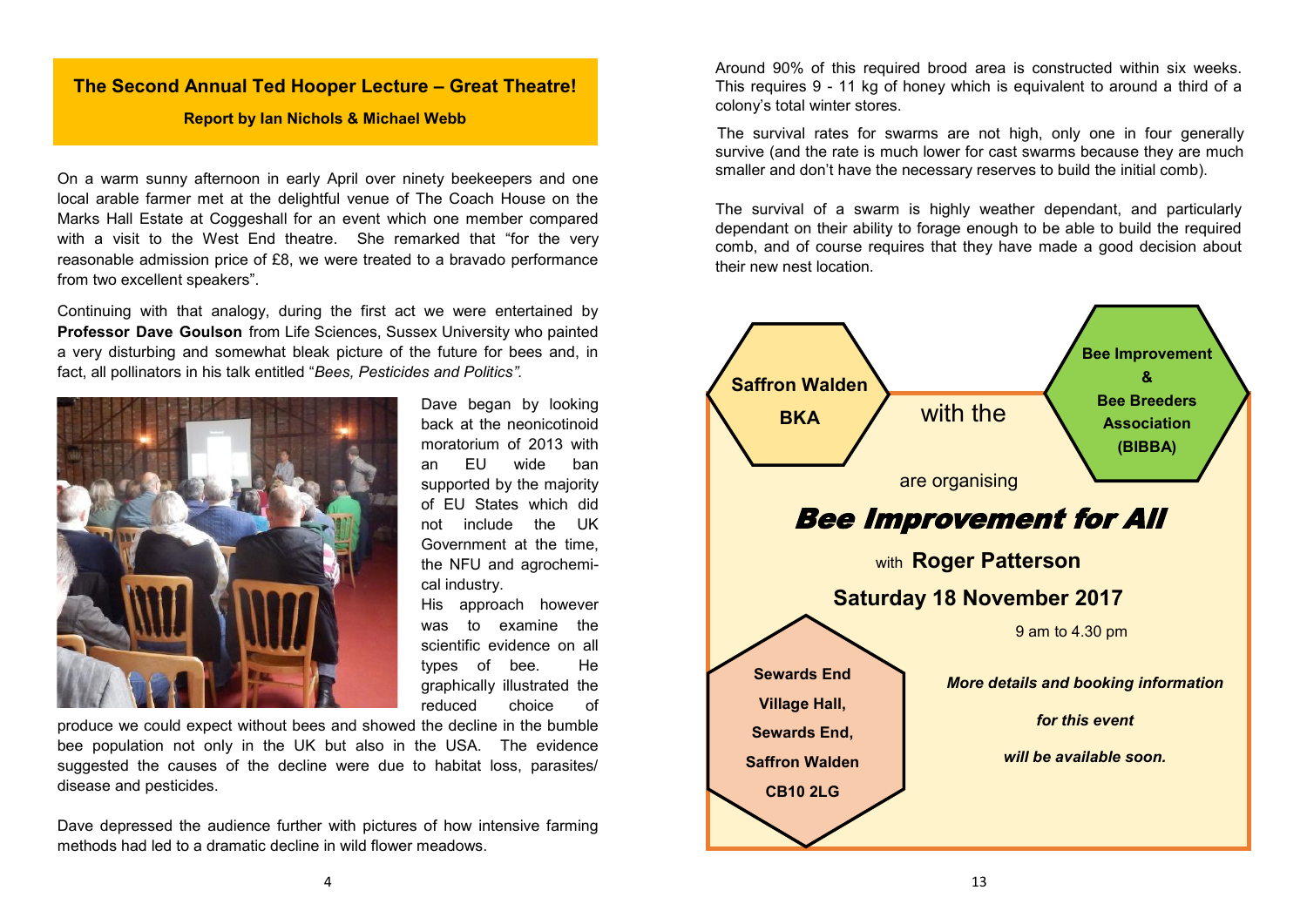

They return to the original hive and dance to give information about the possible new nest, and to recruit supporters for this new location. Their dance tells the other bees where the new nest is located, how far away and in what direction, and describes the cavity. The decision about a new nest location may take up to four days, and may not have been finalised when the swarm leaves the hive. The swarm tends to go through a few different phases whilst it finds a new home. The

queen is often forced out of the hive by the workers, who guide her to an appropriate local resting place such as a nearby fence post, tree or hedge. The workers and drones follow the pheromones of the queen and the swarm undergoes a period of settling with more bees joining from the original colony. Lots of bees will be flying for some time while the swarm clusters around the queen.

After the prime swarm has left the hive, further departures of bees may occur, and these are known as 'Casts'. They involve a virgin queen, unlike a prime swarm which involves the original old queen. Following a prime swarm brood development continues, and the sealed queen cells start to hatch in around 5 - 6 days. The workers keep emerging queens in their cells, but after the first virgin is released she may depart with a cast after 2 - 4 days.

Further virgin queens can also depart with more casts, and this may continue until the colony is totally depleted, down to 10 - 25% of the number

| Swarm days     | <b>Bee Activity</b>                      |
|----------------|------------------------------------------|
| 0              | Prime swarm departs                      |
| $+5$           | Virgin Queen in cells                    |
| $+5$           | First Virgin Queen emerges               |
| $+5$           | Workers delay further<br>Queens emerging |
| + 8            | Cast swarm may depart                    |
| $+8$           | Another Virgin queen emerg-<br>es        |
| $+8$           | Virgin attacks Queen cells               |
|                | Workers tear down Queen<br>cells         |
| $+11$ to $+20$ | Virgin leaves on Mating Flight           |
| $+26$          | <b>Mated Queen starts laying</b>         |

of bees it originally started with.

The table opposite shows the activities that occur after a prime swarm The days in the table are average time scales only, and the later activities are subject to greater variance in timing.

Cast swarms may of course not occur at all. When a prime swarm leaves to fly to a new nest it carries enough reserves to build 800 sq. cm of comb area, which is about 3% of the total brood area required.

Turning to pesticides, he illustrated the 22 chemicals that the agrochemical industry had applied to an oil rape seed field in East Sussex during the year 2012/13. He also highlighted the neonicotinoids mainly used in 2010 as seed dressing on rape (canola), cereals, maize, sunflower and beet.

In summarising, Dave highlighted the routes of exposure for bees was through arable and horticultural crops, field margin flowers and garden and amenity areas. The results of the scientific study in 2012 showed that when bumblebee nests near a rape seed field were fed differing doses of neonicotinoids, the decline in the number of queens produced was dramatic when fed high doses.

With a flow chart showing how a combination of continual use of levels of fungicides and pesticides and with a reduced alternative forage, it was certainly not good news for the future of our bees.

When challenged by the local farmer, Dave did agree that claims by those advocating reduced use of pesticides require the qualification of scientific examination. He did however question whether the current approach to farming was the only way to feed the world?

After a much needed intermission for a tea or coffee and biscuits, it was also an opportunity to meet friends and discuss the presentation where many had found the message somewhat depressing.

However like every good dramatic performance, the second act, was a refreshing talk by **Darren Lerigo**, a local horticulturalist whose winning smile and presentation restored the equilibrium. Darren, who is a director of Modern Mint Ltd, gave an engaging talk on the plants and flowers during the seasons which are considered as "bee friendly". Darren was impressed by the level of knowledge of the audience as they could name the plants, sometimes including their Latin name, when he highlighted the best exhibits for planting to help

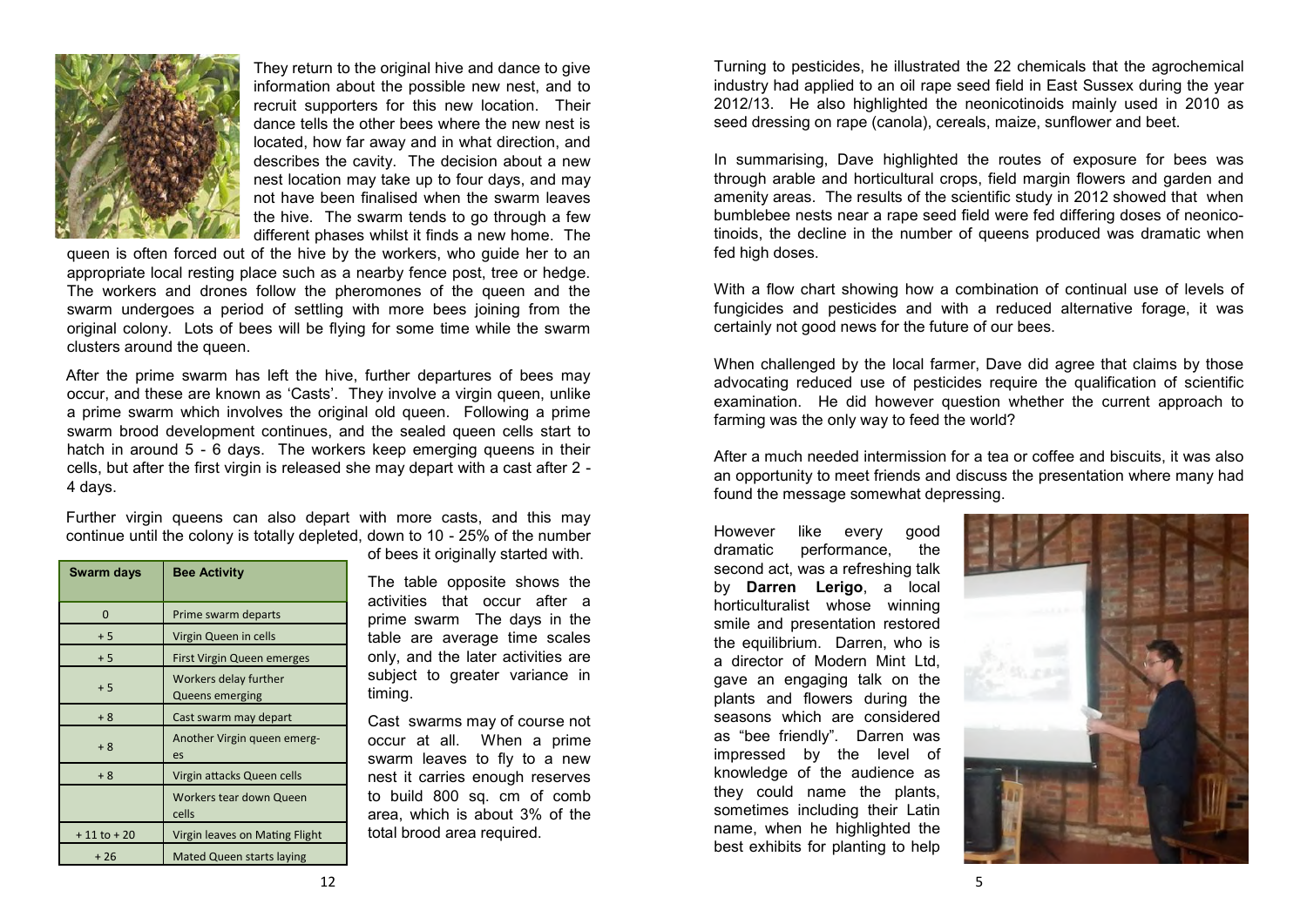our pollinators. However, there was one shrub that Darren recommended that his audience could not name. That plant was Phillyrea and Darren was able to quote from a John Worlidge, who in 1676, reported:-

*"above any tree, the bees most affect the phillyrea; one sort of them beareth in those months (spring) an abundance of greenish blossoms, which yield great plenty of of gummy rosinny sweat, which the bees daily transport to their hives …. nothing can be more acceptable to your bees than a hedge of this tree about your apiary."* 

At the end of Darren's talk there were smiles all round with the audience very enthusiastically asking questions.

The afternoon ended with many purchasing Dave Goulson's books and Darren Lerigo's garden products. Penny Learmonth sold EBKA branded items and Ted Hooper books on *Beekeeping for Beginners* and the *Bee Friendly Garden*. Roy Cropley also did a good trade in foundation wax.

The most rewarding comments about this year's lecture were the questions asked about who we should have as our speakers at next year's **Ted Hooper Memorial Lecture.** If you have any suggestions for future speakers at this annual County wide event, please contact Ian Nichols.

*Photographs by Pat Allen*

Footnote:



#### **PHILLYREA**

Commonly known as Jasmine Box.

Phillyrea angustifolia - small fragrant creamy yellow flowers on a dense bushy shrub. Narrow leaves

Phillyrea latifolia - Scented yellow-green flowers followed by black fruits in the autumn. Broad leaves.

Member of the Olive family, sometimes known as evergreen privet.

#### **DON'T FORGET YOUR JARS** If you have ordered jars for collection at **Forest Lodge Turkey Farm, Stock Road, Stock, Nr Chelmsford, Essex C M 4 9 Q Y**

Friday 16th or Saturday 17th June. 10am to 4.30pm

# *Countdown to a Swarm!*

*This article is reproduced courtesy of Reigate Beekeepers Association via ebees. The original article was inspired by and based on a Surrey BKA talk by Dan Basterfield.* 

We are now in the 'swarming season', and we as beekeepers need to be prepared. But our bees have also been preparing - perhaps to swarm. So what is their countdown to a swarm?

| <b>Swarm Days</b>     | <b>Bee Activity</b>            |
|-----------------------|--------------------------------|
| $-28$ to $-14$        | Queen Cups Built in Quantity   |
| $-28$ to $-14$        | <b>Queen Feeding Increased</b> |
| Laying Rate Increases |                                |
| $-10$                 | Egg Laid in Cup                |
| $-10$                 | Workers gorge on Honey         |
| $-7$                  | Queen Feeding Reduced          |
| Laying Rate Reduces   |                                |
| $-5$                  | <b>Workers Rest in Hive</b>    |
| $-3$                  | <b>Scouting Begins</b>         |
| $-3$                  | <b>Queen Treated Roughly</b>   |
| $-1$                  | Queen Cell Sealed              |
| $\Omega$              | <b>Buzzing Runs</b>            |
| $\Omega$              | <b>Prime Swarm Departs</b>     |
| $\mathbf 0$           | Swarm Clusters (often nearby)  |
| $\Omega$              | Some 'Returners' to the Hive   |
| $0$ to ?              | Swarm Collectors Arrive !!!    |

The days in the table are average time scales only, and the earlier activities are subject to greater variance in timing.

But they do indicate that a lot of activity is taking place within the hive, and for a long time before the swarm emerges from the hive.

A prime swarm usually means that around 60% of the adult population of the hive leaves, possibly up to 30,000 bees - and of these bees, 70% may be under nine days old.

This departure of a large majority of the bees has a significant effect on the colony throughout the year.

Scouting for a new nest location starts around three days before the swarm emerges. Older bees abandon their foraging duties and begin scouting. A likely cavity location is inspected for up to an hour. Initially the bee spends around a minute inside the cavity, alternating with trips outside. They scramble all over the inside, walking all the surfaces, measuring the size of the cavity as they successively venture further inside. When inspecting the outside of the cavity they make scurrying and slow flights around, sometimes landing and walking on the outside surface.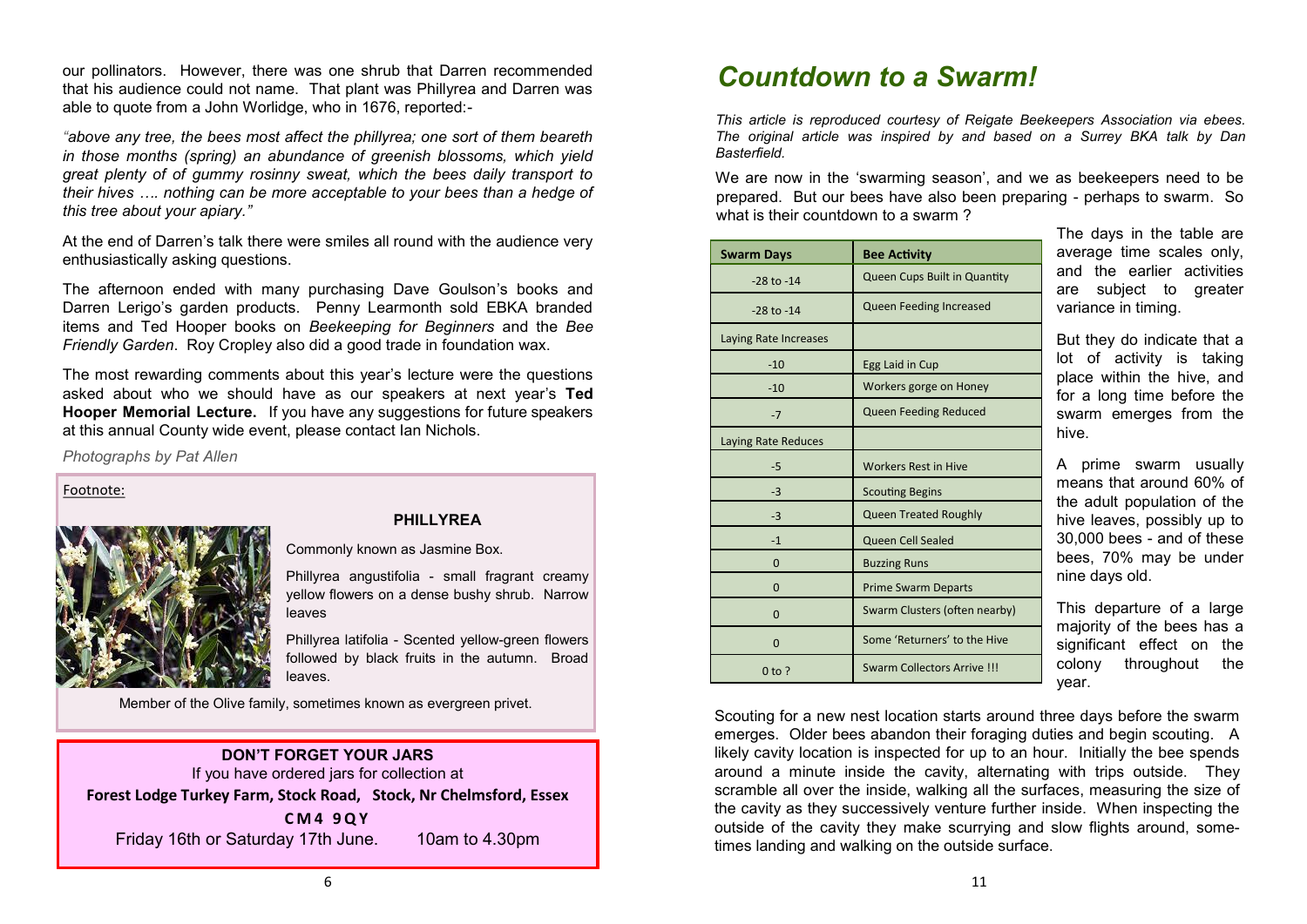

Araucaria Flow Classic UK National sized Super

It is tempting to believe that the Flow Hive will eradicate this issue of weights and boxes and sweat and struggle, but while that proposition may prove valid (if expensive), it is fair to conclude that a good crop for both bees and beekeeper is no less dependent on the beekeeper's ability to manage strong colonies, avoid losing swarms, and dream of fine weather. In that respect, as far as I can see, not much in beekeeping will change.

[https://eu.honeyflow.com/collections/all](https://eu.honeyflow.com/collections/all-products/products/flow-super-uk-national-pine)-products/products/flow-super-uk[national](https://eu.honeyflow.com/collections/all-products/products/flow-super-uk-national-pine)-pine

*Eric Beaumont - Epping Forest Division*





## **May Day 2017:**

**Epping Forest Beekeepers welcome Stuart Anderson, inventor of the Flow Hive to Essex:**

Article plus photographs by Paul F Abbott

On Bank Holiday Monday 1<sup>st</sup> May a conglomeration of buzzing Beekeepers gathered at Epping Forest's scenic Divisional out-apiary for a dynamic talk and demonstration of the newly available UK National Super version of the Flow Hive.

They travelled eagerly from London, Essex and beyond. This was part of a three-month promotional European Tour by inventor Stuart Anderson.

The Australian co-inventor of the Flow Hive Stuart, who collaborated with his son Cedar Anderson to produce the original concept, gave the presentation. He spoke passionately about environmental issues, and with grateful thanks to the many people throughout the World who had crowd-funded this unique apiaristical development project.

Stuart said "A Flow Hive is our term for a standard beehive that has Flow frames in the honey storage part (super). A honeybee hive is usually made up of the brood box where the queen bee lays eggs, and the 'supers' with honeycomb for the storage of honey. A 'Flow Super' is a beehive box using Flow Frames that the bees store honey in. A Flow Hive allows you to harvest the honey by simply turning a handle which causes the plastic hexagons of the Frame to split, allowing the ripe liquid honey to flow down tubes through the collecting trough and into your jar. Flow frames are partially built honeycomb which the bees complete, fill with honey and cap with wax. They are made in Australia from high quality food grade plastic. With their clear endframe view, beekeepers can easily see when the honey cells have been capped and when the honey is ready for harvest. A refractometer should be used to check the water content of the honey."

Until recently, the Flow Hive was only available as a complete beehive kit, based on the Langstroth pattern and dimensions. This hive is not popular in the UK, and hive parts are not interchangeable with British hives.